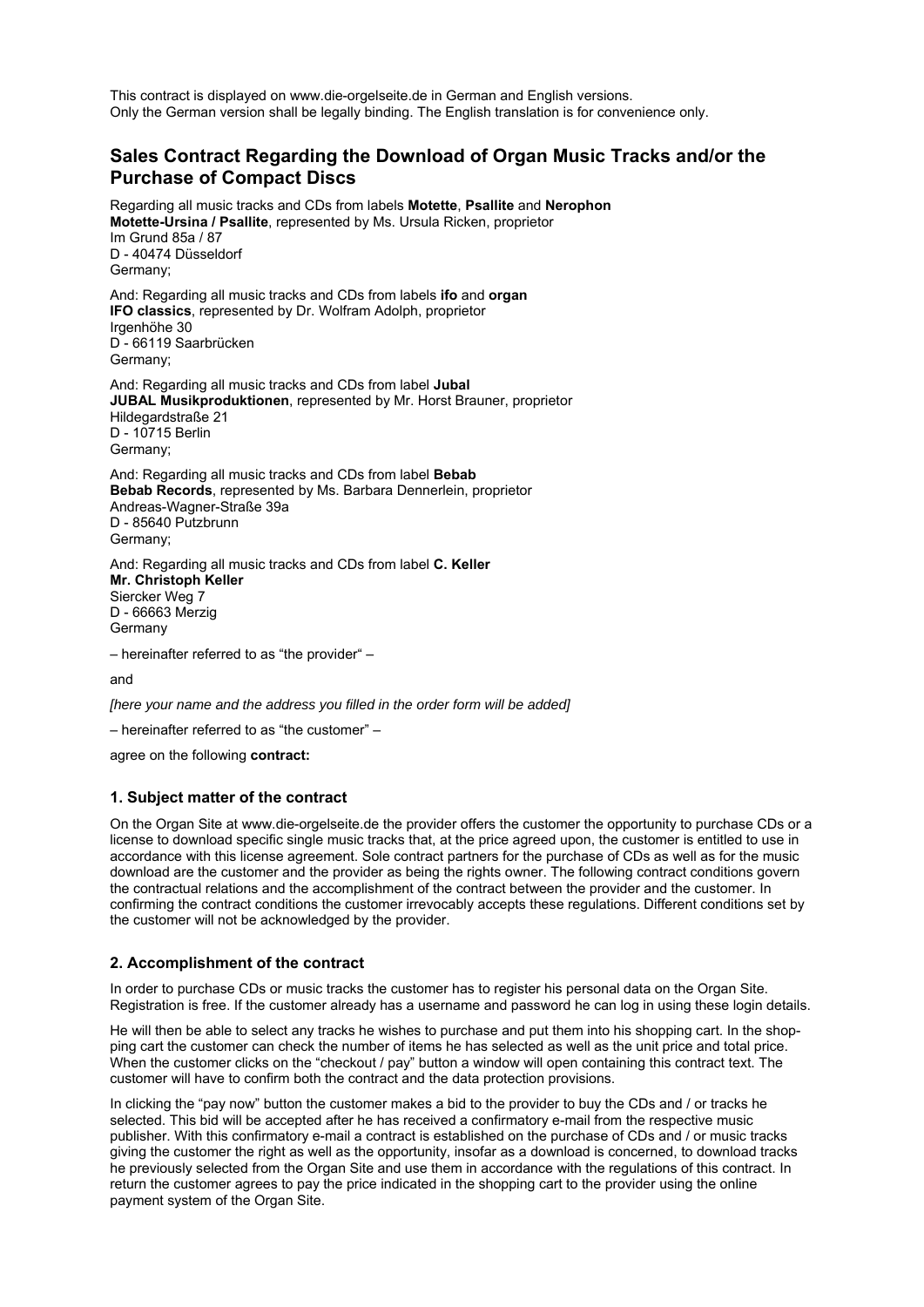# **3. Right of cancellation**

The client is entitled to cancel this contract within two weeks by written notice (letter or email) without reason. The cancellation period shall commence at the earliest on the day following the receipt of this instruction on the right of cancellation. The deadline for cancellation shall be observed if the notice of cancellation has been mailed in time.

The notice of cancellation is to be sent to:

 Die Orgelseite – Martin Doering Erholungsweg 21 D - 13509 Berlin Germany email: cancel@die-orgelseite.de

Consequences of cancellation

In case of an effective cancellation, mutually rendered services will be refunded and any capitalized use (e.g. interest) is to be returned. If you cannot or cannot fully return the merchandise or if you can only return it in an impaired state, you will have to refund the loss of worth. You can avoid having to compensate for loss of value by not starting to use it as your own property and making sure that nothing will happen that might impair its value. Compensation for loss of value has to be paid within 30 days of sending your notice of cancellation.

Important note

The right of cancellation will be terminated early if your contract partner has, with your explicit consent, started implementing his services before the end of the cancellation period, or if you have yourself disposed the implementation (e.g. by download).End of the instruction on the right of cancellation

End of the instruction on the right of cancellation

# **4. Extent of the license rights**

In the case of a music download the customer is purchasing the right to download the purchased music tracks from the Organ Site and save them on the hard drive of his computer. The right to use the purchased tracks is not exclusive. The customer may not pass on any sublicenses to a third party. The download is restricted territorially to the territory of the Federal Republic of Germany. The customer may play and listen to the tracks he downloaded for an unlimited period of time. Any use beyond these limits is not permitted, in particular the creation of more than two copies of the downloaded tracks. In any case the use is limited to passing on home-burnt audio-CDs containing these tracks only free of charge and only to close friends and family for private use. Commercial use of the music tracks is prohibited as well, especially the sale, rental and marketing of burnt audio CDs, copies or recordings. Any infringement amounts to a copyright infringement and may be prosecuted. Offenders will be held liable for the payment of damages.

# **5. Price**

The unit price for the individual tracks or CDs is indicated in the respective online view. The unit prices will be added up for billing and calculation of sales tax (VAT) included. If the customer clicks on "show shopping cart / pay" a separate window will open and he will be shown the unit prices and the sum total including sales tax. Only when the customer confirms this preliminary sum he will arrive at this contract form.

# **6. Retention of title**

Title to the CDs shall remain vested in the provider and shall not pass to their buyer until the purchase price has been paid in full and received by the provider.

#### **7. Privacy**

In order to implement the contract the customer needs to register at the Organ Site. Registration is free, personal information that needs to be provided in the registering form includes your name, email address, postal address, etc. This information will only be collected, saved and processed for the purposes of contacting you and implementing the contract. All data will be treated confidential. The Organ Site will at any time observe all privacy regulations.

The Organ Site and its subpages run on a secure SSL encrypted internet server (HTTPS).

The Organ Site does **not** send out email sales messages or spam and it does not cooperate with any address broker. The Organ Site does **not** use any cookies, trackers, analytic tools (i.e. Google Analytics) or ads (data collection by online advertising providers).

When paying by PayPal relevant transaction data will be forwarded to PayPal to be able to process the transaction. After forwarding to PayPal the privacy policy and terms of PayPal apply. For CD orders, the order data with your name and address will be forwarded by encrypted email to the delivering publisher, so that he is able to process the order.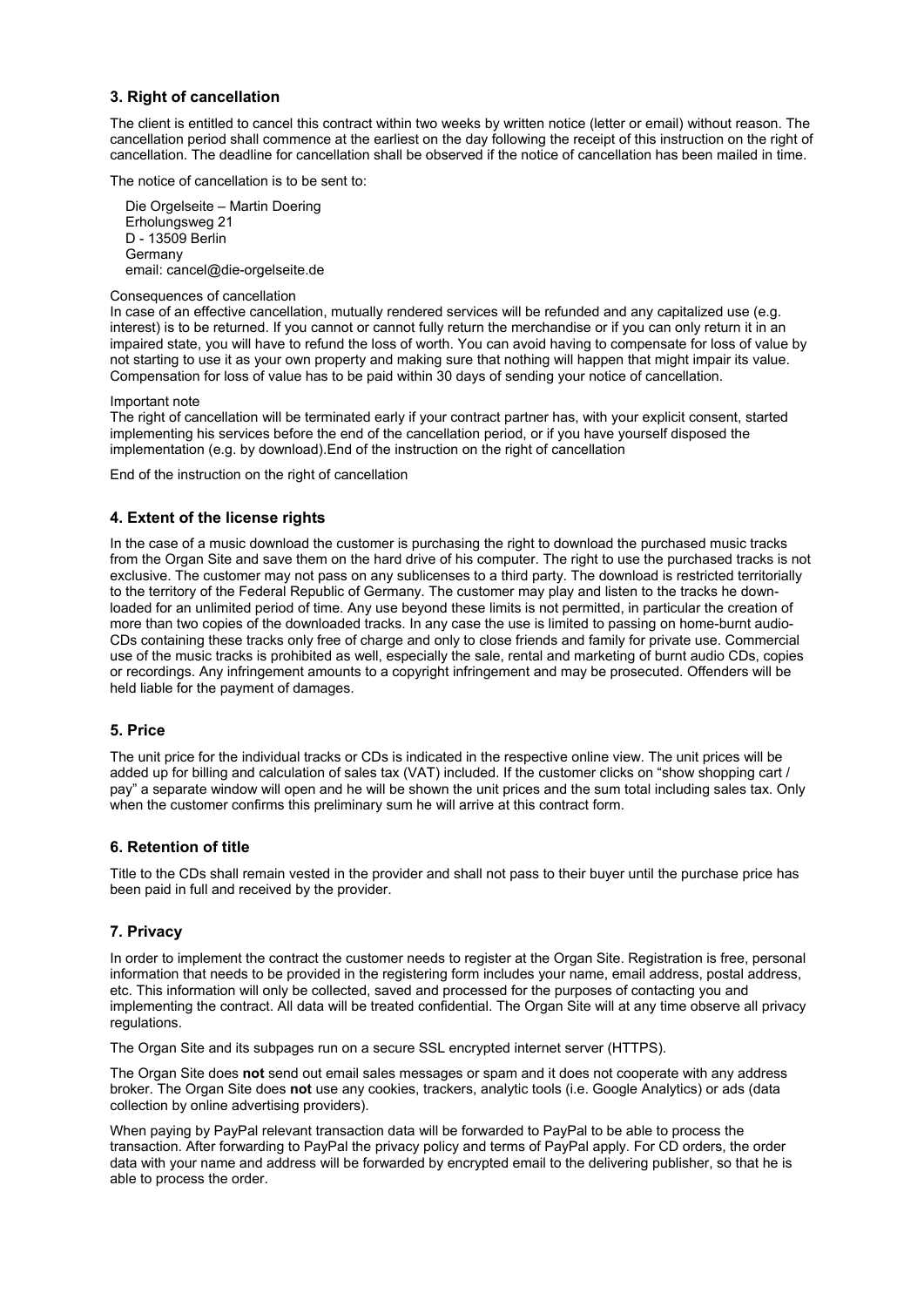Every login to the Organ Site is internally logged with the entered user name as well as the IP address and the name of the internet provider from which the access is made. This data is used to uniquely identify the person who logs in and to ensure correct access to the Organ Site. The log data will not be passed on to third parties.

The customer may, at any time, with effect to the future, revoke his consent to the use of his data. He can do so by sending an email message to cancel@die-orgelseite.de. For unambiguous identification please give your name and surname as well as your user data. If the consent to the use of the data is revoked the former login will be deleted so that the customer will no longer be able to access the subscribers' section.

These privacy provisions can be accessed and printed out from the imprint section of www.die-orgelseite.de at any time before or after concluding the contract.

### **8. System requirements**

The provider will provide his goods digitally only. In order for the customer to be able to select and listen to the music tracks he needs to be connected to the Internet. The time it takes to download the purchased tracks depends on the customer's type of connection to the Internet.

System requirements for the organ music download include a computer with one of the following operating systems: Windows 95 or higher, Mac OS 8 or higher or Linux with media player software and a browser from any provider. Playing and copying of the music tracks is optimized for Windows Media Player, Apple QuickTime and RealPlayer. Use of the burning functionality would require a CD burning software, e.g. Nero. It is the customer's sole responsibility to provide all system requirements.

### **9. Complaints**

In case of complaints or technical problems in regard to this contract the customer may send a free e-mail to: message@die-orgelseite.de

#### **10. Customer obligations**

The customer undertakes to be truthful regarding the personal data he gives. In case his personal data change the customer undertakes to convey this immediately to the operator of the Organ Site, either in written form or by e-mail.

The customer may not pass on to others his login details (username and password) and is to keep them out of reach of any third person. If the customer suspects that others may have gained knowledge of his login details he is bound to change them immediately by mailing to message@die-orgelseite.de. The password may not be saved on any digital medium.

The customer shall see to it that use of these contract items by minors can and will only be made with his explicit consent.

#### **11. Infringement of customer obligations**

If there should be an infringement of single provisions or any other serious cause the operator of the Organ Site as well as the provider of the music on offer may refuse the registration of single persons.

In case of a justified suspicion of major infringement of customer obligations the operator of the Organ Site and the provider are entitled to bar the customer from any further music download. The operator of the Organ Site / the provider shall inform the customer on the reasons for the suspension. The suspension will continue until the infringement has ended and the customer has credibly shown that he will not infringe any more.

The operator of the Organ Site and the provider cannot be made liable for damage resulting from an infringement caused by a customer that could have been prevented if regulations had been properly followed.

In case of an infringement of the rights of a third party the customer is to be held directly liable to the injured party. In case of a justified claim of a third party on the grounds of such an infringement the customer is bound to hold the provider of the Organ Site / of the music on offer free and harmless of any claims, unless he proves that he is not responsible for the infringement that caused the damage.

#### **12. Liability of the customer for any third party**

The customer may transfer rights from this contract to a third party only if the provider has given his written permission beforehand. The customer is bound to pay for those fees, too, that have arisen through third parties or through users who share in the use of the customer's computer. This applies to an improper use, too, unless the customer proves that he cannot be charged with a breach of duty.